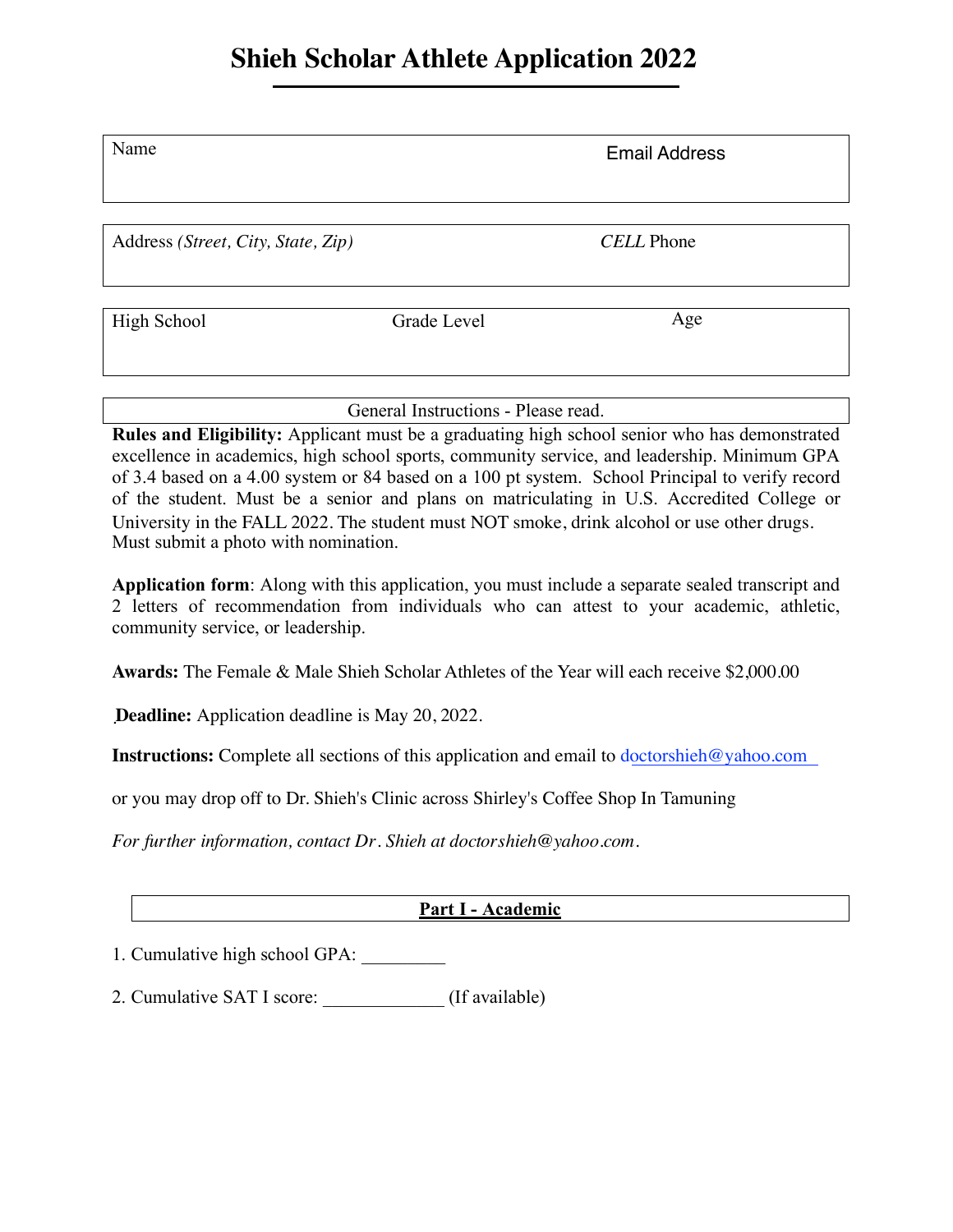# **Shieh Scholar Athlete Application**

3. In the space below, please indicate any additional information relating to academic achievements, including awards, honors and future academic plans.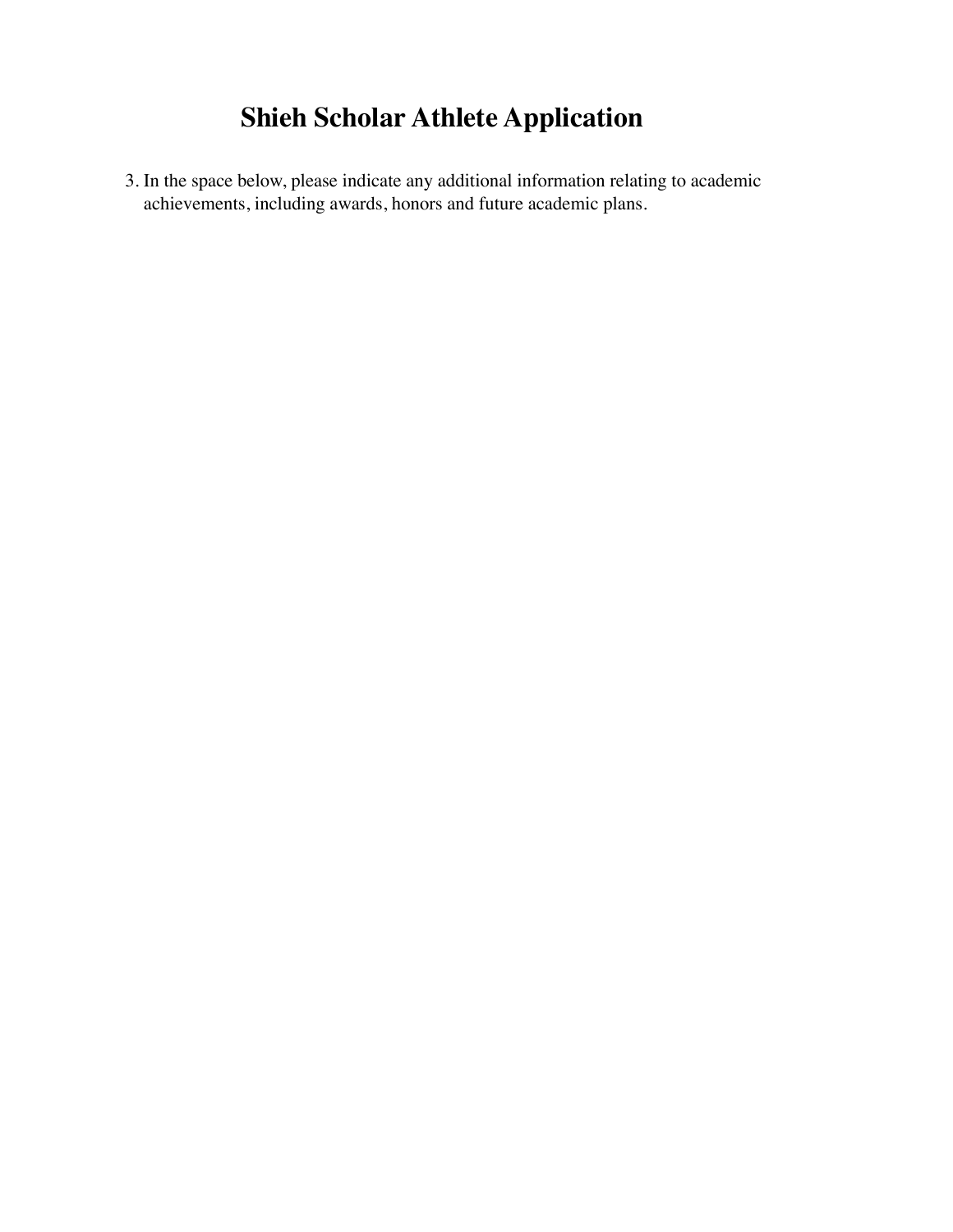## **Shieh Scholar Athlete Application**

#### **Part II – Athletic**

In the space below, please summarize your high school athletic career. Indicate the sports played; varsity letters; personal awards and achievements; team awards and achievements; *played/achievements received)* participation in athletics outside of high school. (*Please provide the years these sports were*

#### **Part III – Leadership/Citizenship**

In the space below, please indicate activities, positions, and/or achievements that demonstrate leadership in such areas as school, sports, scouting, extracurricular and civic/spiritual activities.